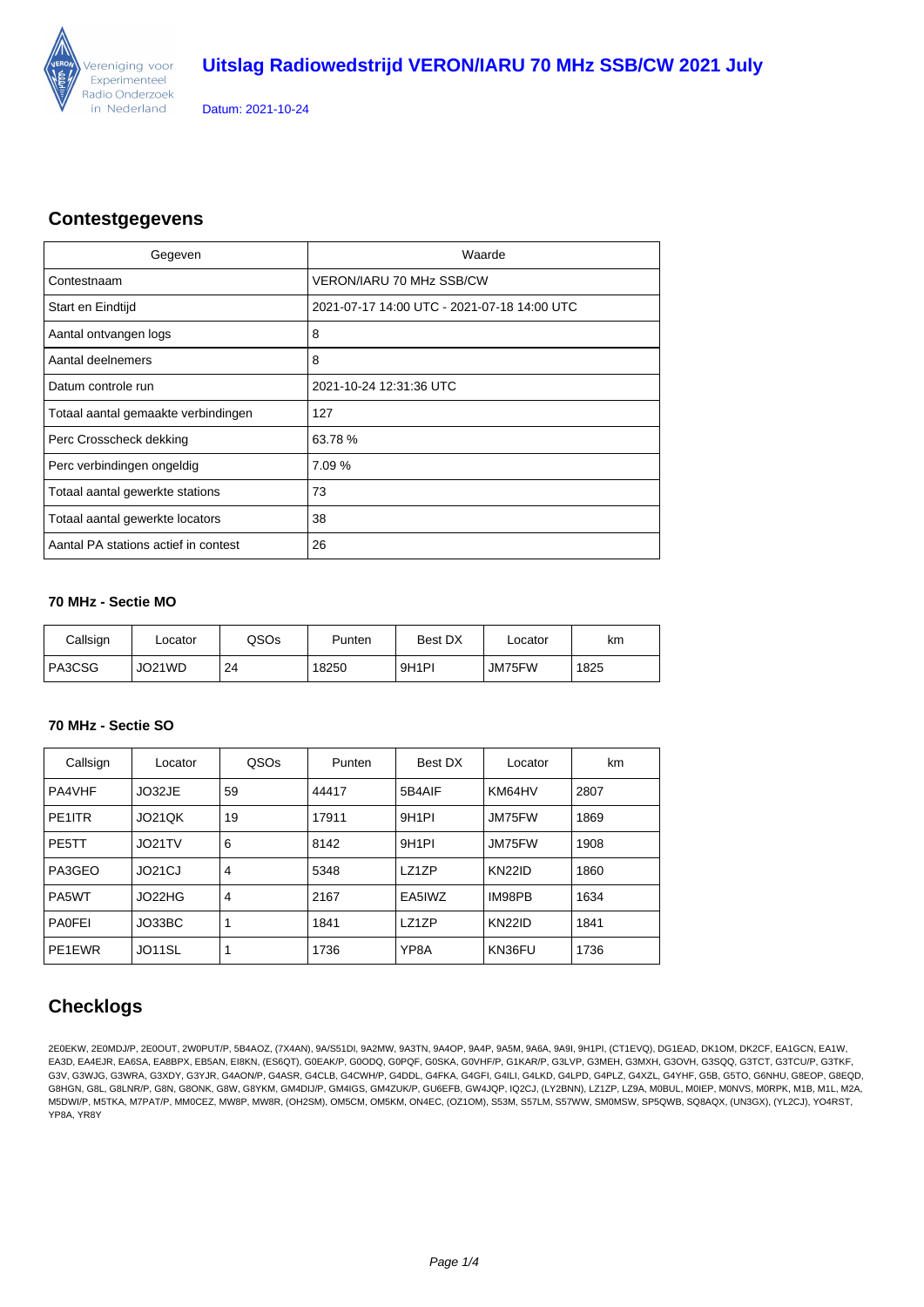## **Uitslag Radiowedstrijd VERON/IARU 70 MHz SSB/CW 2021 July**



Datum: 2021-10-24



Afstanden band: 70 MHz contest: VERON/IARU 70 MHz SSB/CW 2021 July

Verbindingen band: 70 MHz contest: VERON/IARU 70 MHz SSB/CW 2021 July

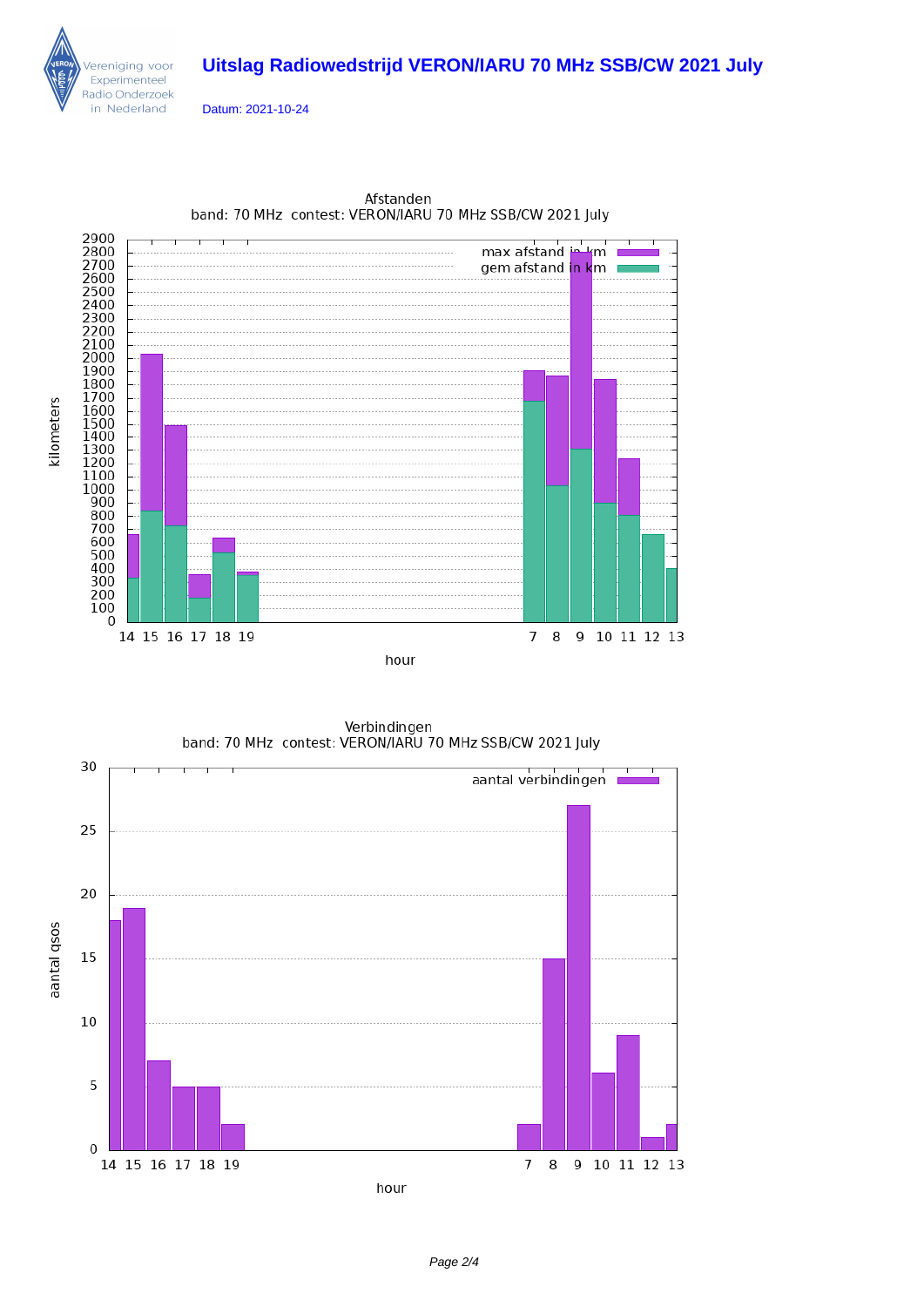## **Uitslag Radiowedstrijd VERON/IARU 70 MHz SSB/CW 2021 July**



Datum: 2021-10-24



Band: 70 MHz. Alle Verbindingen van de deelnemers op 2021-07-17/18